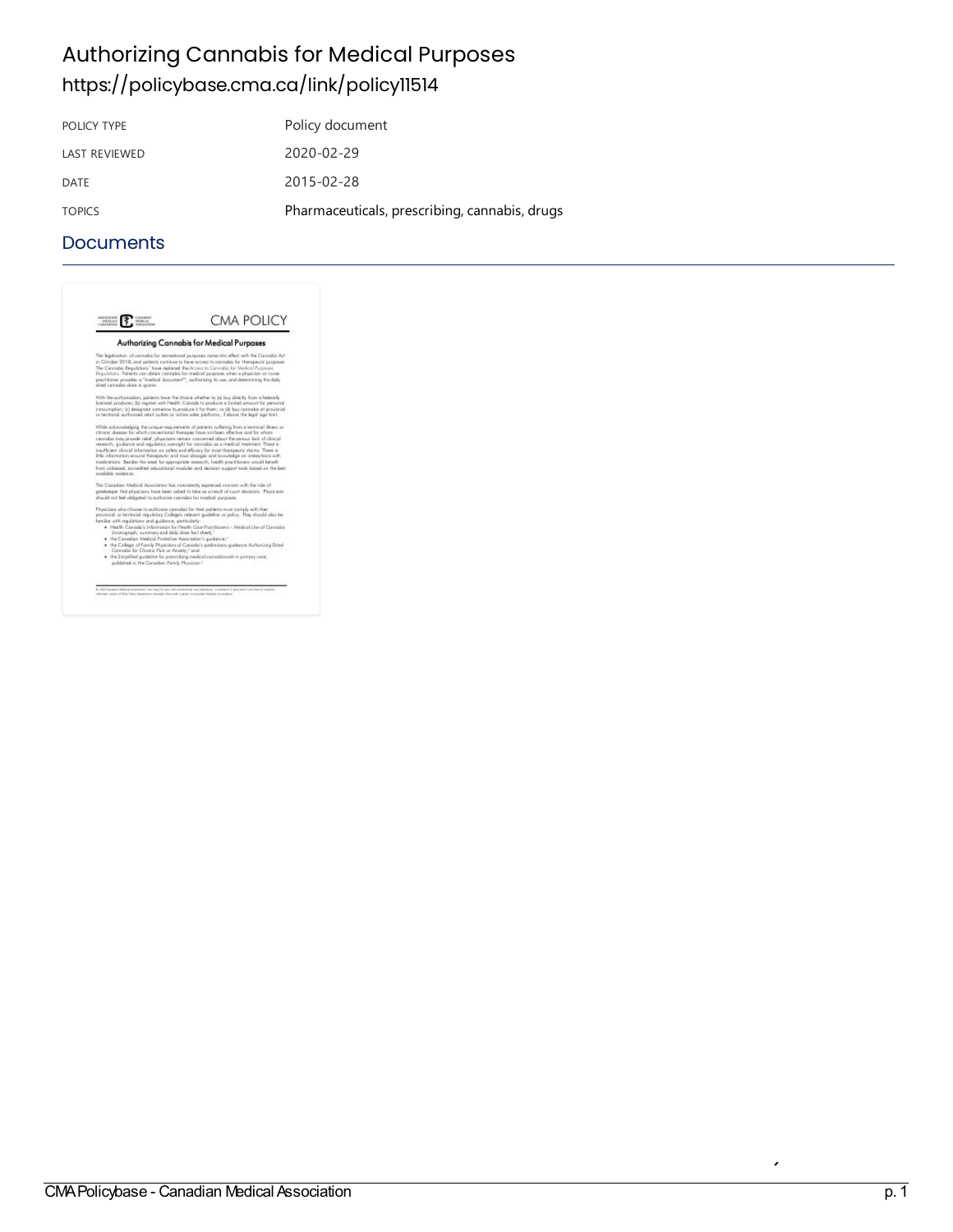# Bill C-2 An Act to amend the Controlled Drugs and Substances Act (Respect for Communities Act)

<https://policybase.cma.ca/link/policy11297>

| POLICY TYPE   | Parliamentary submission                      |
|---------------|-----------------------------------------------|
| DATE          | 2014-10-28                                    |
| <b>TOPICS</b> | Pharmaceuticals, prescribing, cannabis, drugs |

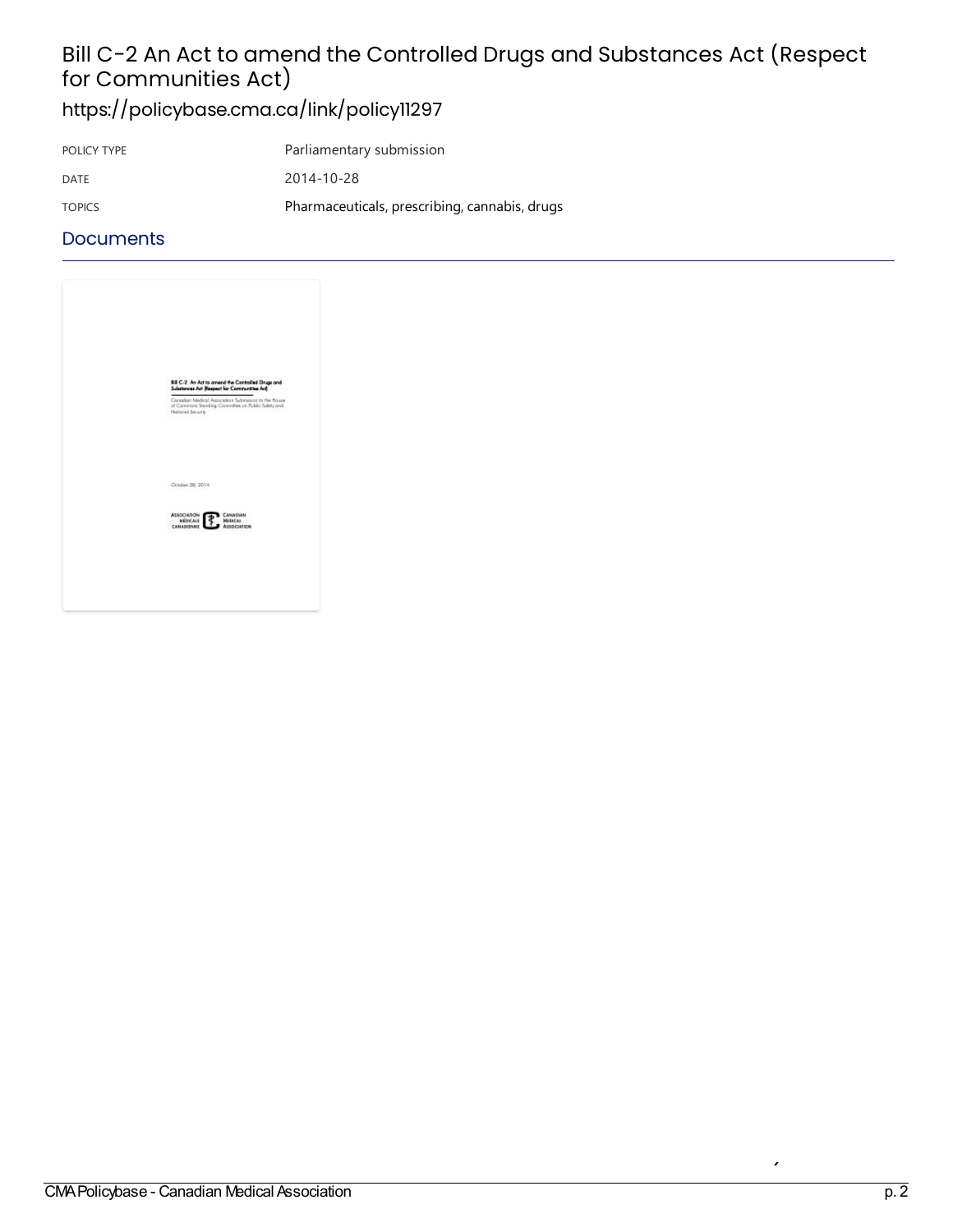# Bill C-2 An Act to amend the Controlled Drugs and Substances Act (Respect for Communities Act)

<https://policybase.cma.ca/link/policy11519>

| POLICY TYPE   | Parliamentary submission                      |
|---------------|-----------------------------------------------|
| DATE          | 2015-05-14                                    |
| <b>TOPICS</b> | Pharmaceuticals, prescribing, cannabis, drugs |

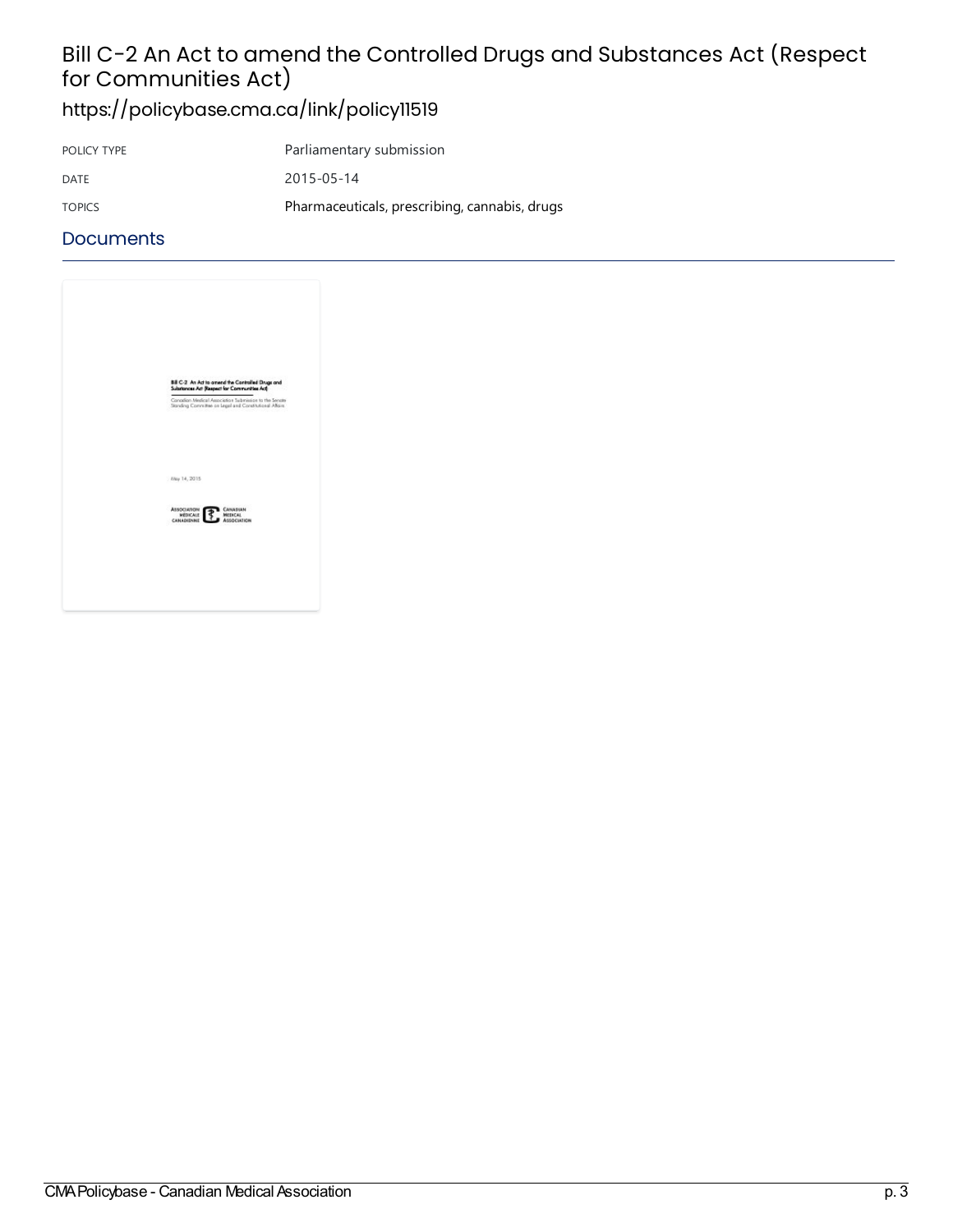# Bill C-17 An Act to amend the Food and Drugs Act <https://policybase.cma.ca/link/policy11196>

POLICY TYPE Parliamentary submission

DATE 2014-06-11

TOPICS Pharmaceuticals, prescribing, cannabis, drugs

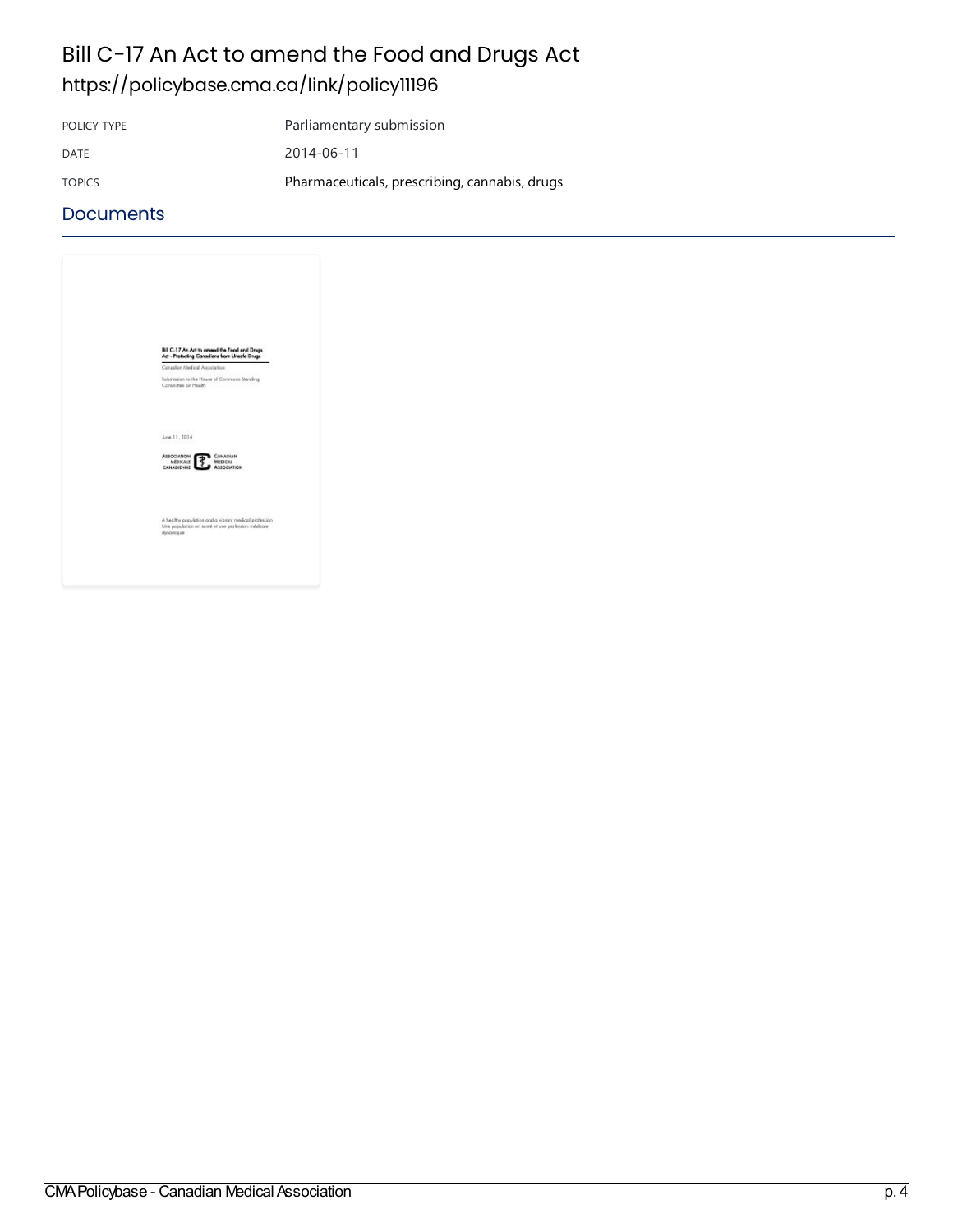# Bill C-45: The Cannabis Act <https://policybase.cma.ca/link/policy13723>

POLICY TYPE Parliamentary submission DATE 2017-08-18 TOPICS Pharmaceuticals, prescribing, cannabis, drugs

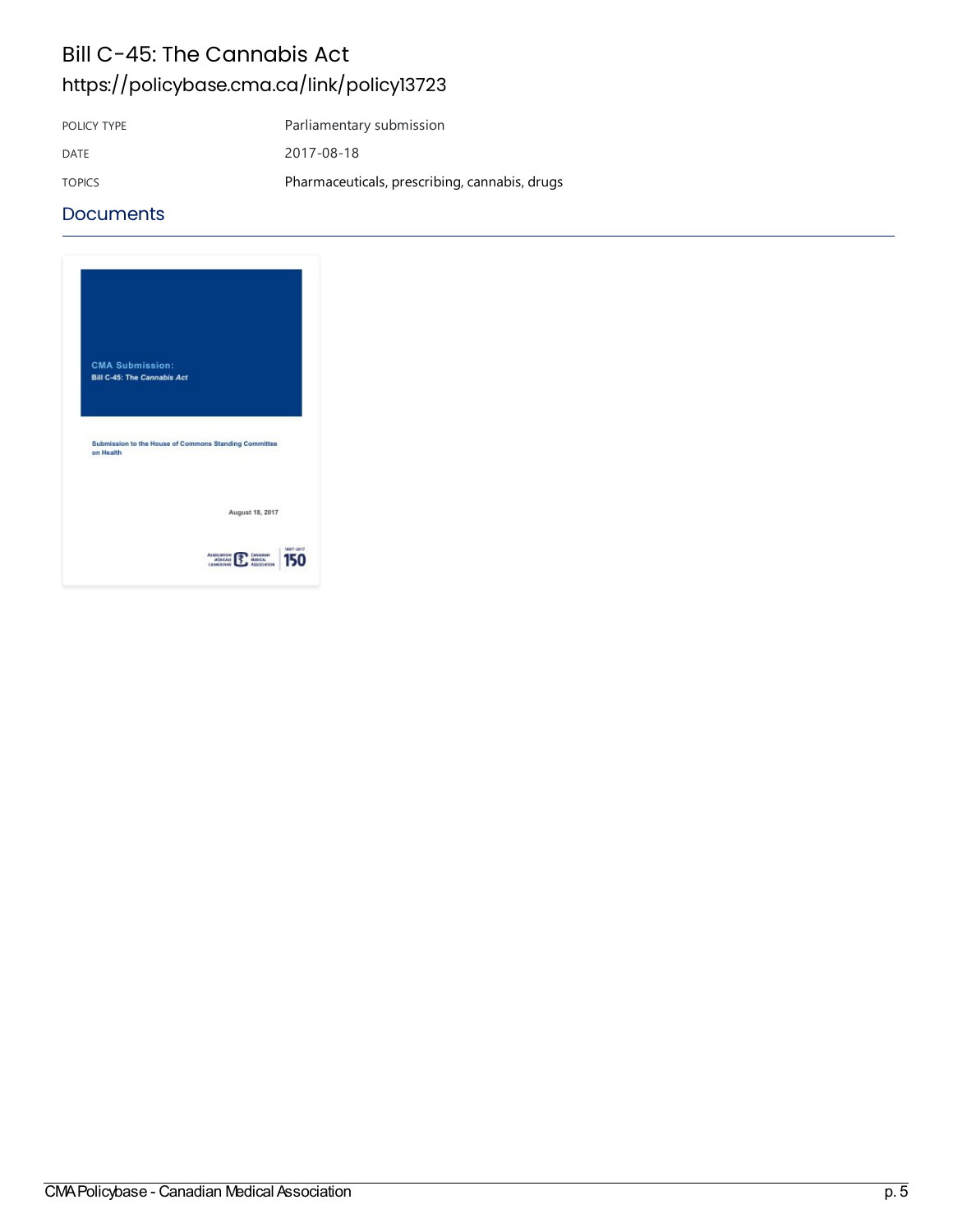# Bill C-45: The Cannabis Act <https://policybase.cma.ca/link/policy13861>

| POLICY TYPE   | Parliamentary submission                      |
|---------------|-----------------------------------------------|
| <b>DATE</b>   | 2018-04-18                                    |
| <b>TOPICS</b> | Pharmaceuticals, prescribing, cannabis, drugs |

#### **Documents**



# Canada's lower-risk cannabis use guidelines (LRCUG) <https://policybase.cma.ca/link/policy13726>

POLICY TYPE POLICY TYPE

DATE 2017-05-26 TOPICS Pharmaceuticals, [prescribing,cannabis,](https://policybase.cma.ca/list?q=topic%253A%2522Pharmaceuticals,%20prescribing,%20cannabis,%20drugs%2522&p=1&ps=&sort=title_sort%20asc) drugs

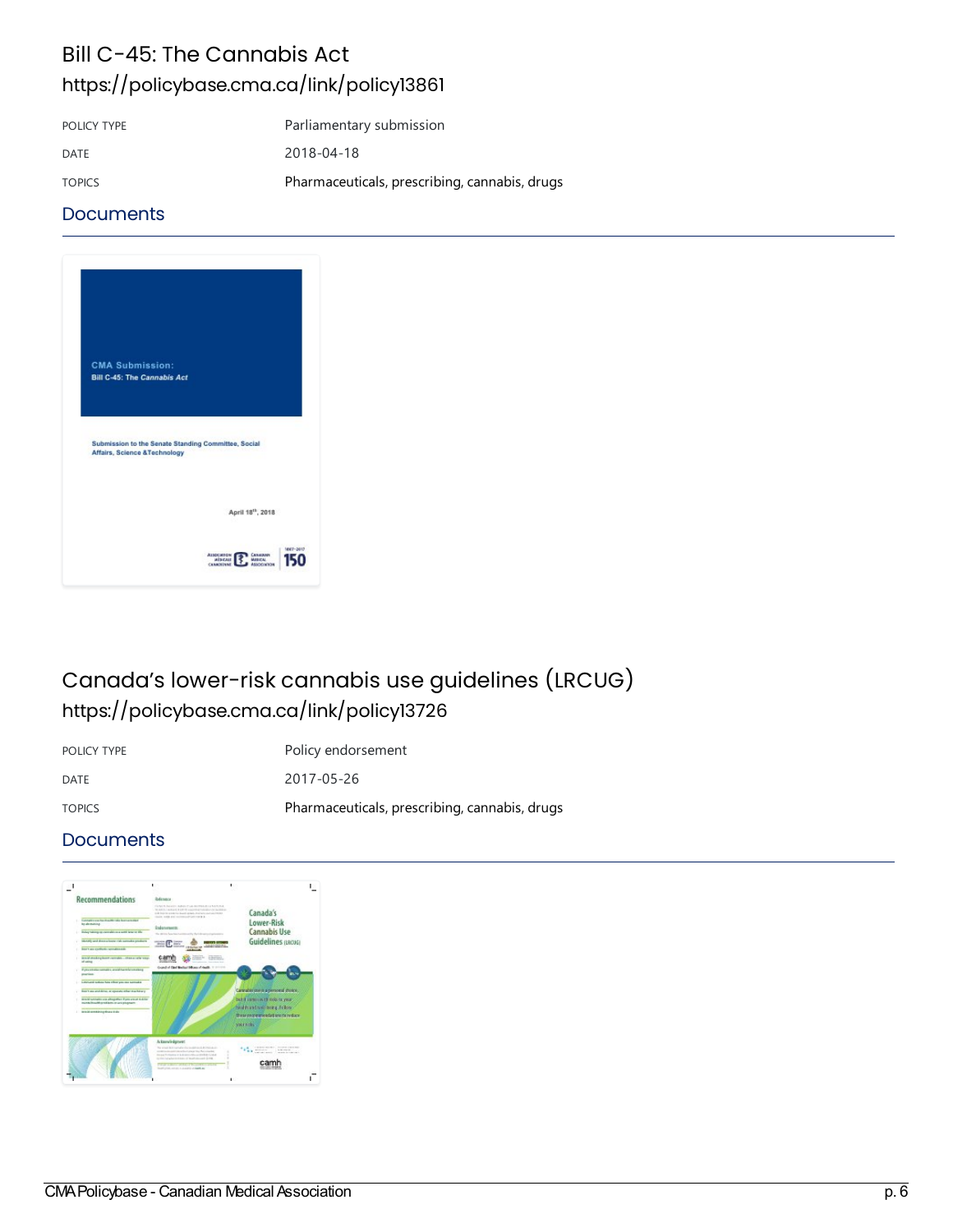### Canadian Medical Association submission to the Standing Senate Committee on Banking, Trade and Commerce: Higher rate now: Why excise tax on tobacco is long overdue for an increase <https://policybase.cma.ca/link/policy11129>

| POLICY TYPE   | Parliamentary submission                      |
|---------------|-----------------------------------------------|
| DATE          | 2014-05-15                                    |
| <b>TOPICS</b> | Health care and patient safety                |
|               | Pharmaceuticals, prescribing, cannabis, drugs |

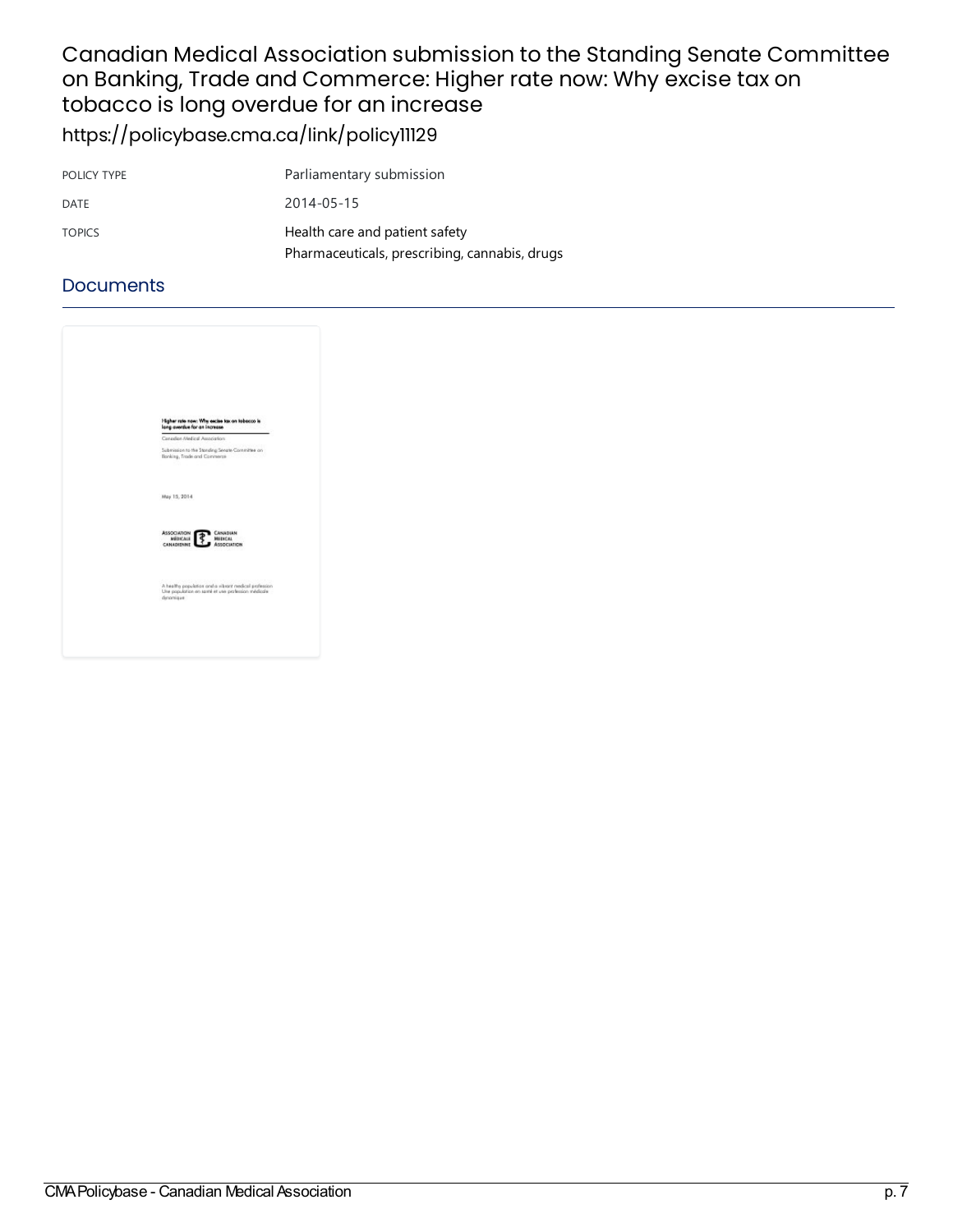# **Cannabis for Medical Purposes** <https://policybase.cma.ca/link/policy10045>

| Policy document                               |
|-----------------------------------------------|
| 2019-03-03                                    |
| 2010-12-04                                    |
| Pharmaceuticals, prescribing, cannabis, drugs |
|                                               |

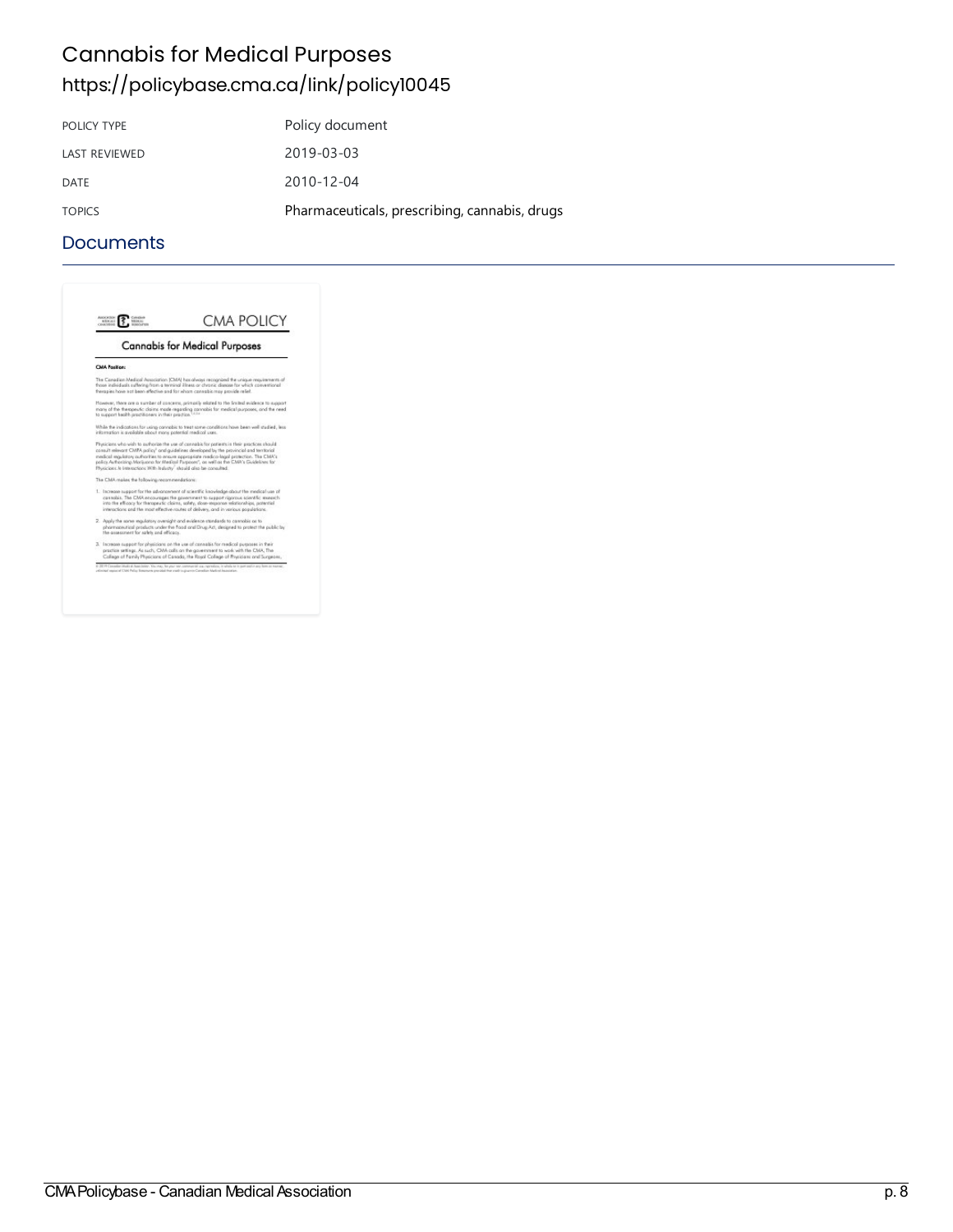## CMA Presentation to the Senate Standing Committee on Social Affairs, Science and Technology - Prescription Drugs: Clinical Trials and Approval <https://policybase.cma.ca/link/policy10437>

POLICY TYPE Parliamentary submission DATE 2012-05-09 TOPICS Pharmaceuticals, [prescribing,cannabis,](https://policybase.cma.ca/list?q=topic%253A%2522Pharmaceuticals,%20prescribing,%20cannabis,%20drugs%2522&p=1&ps=&sort=title_sort%20asc) drugs

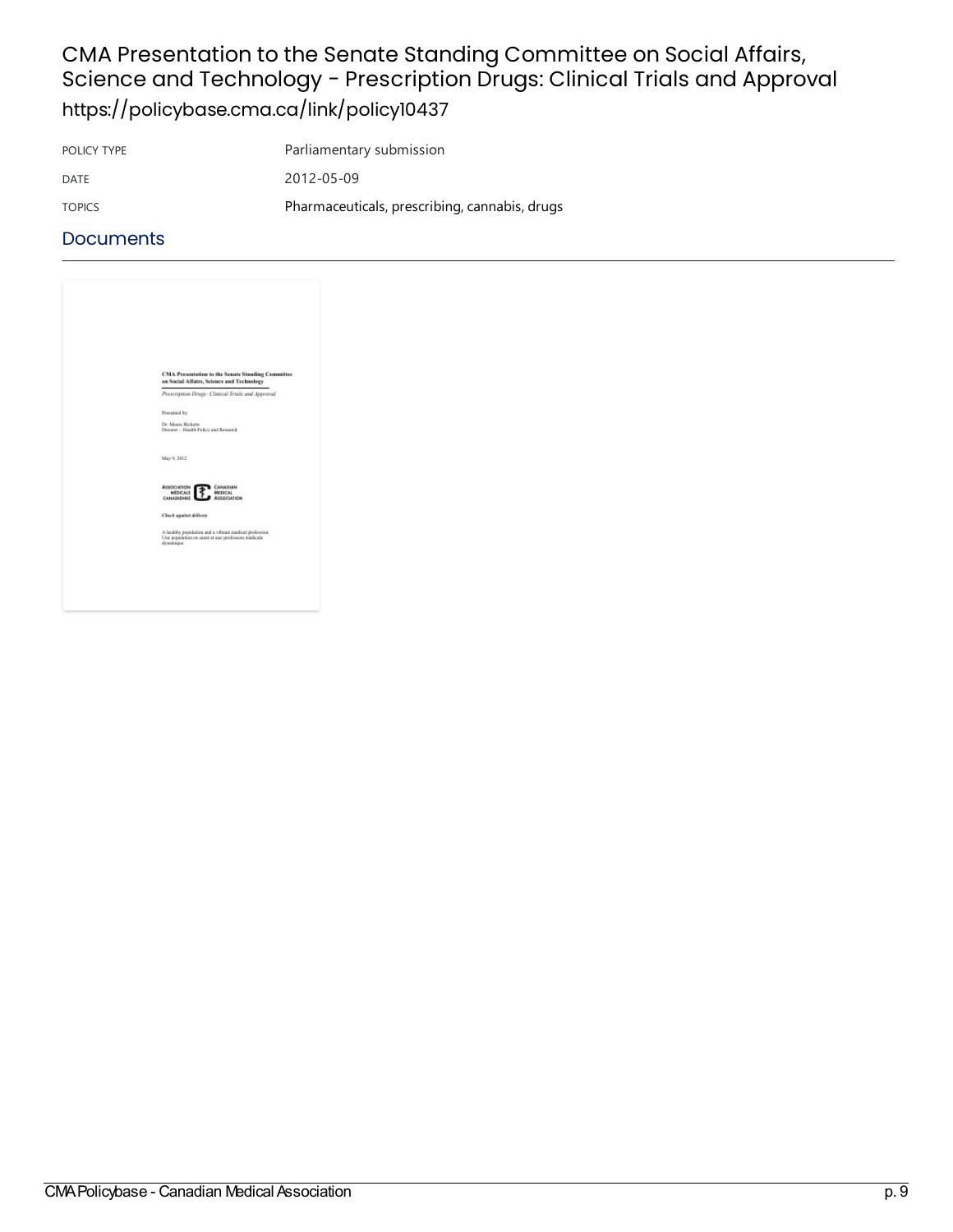# CMA Recommendations on Vaccine Equity and Intellectual Property <https://policybase.cma.ca/link/policy14476>

| POLICY TYPE   | Parliamentary submission                        |
|---------------|-------------------------------------------------|
| DATE          | 2022-05-13                                      |
| <b>TOPICS</b> | Ethics and medical professionalism              |
|               | Pharmaceuticals, prescribing, cannabis, drugs   |
|               | Population health, health equity, public health |

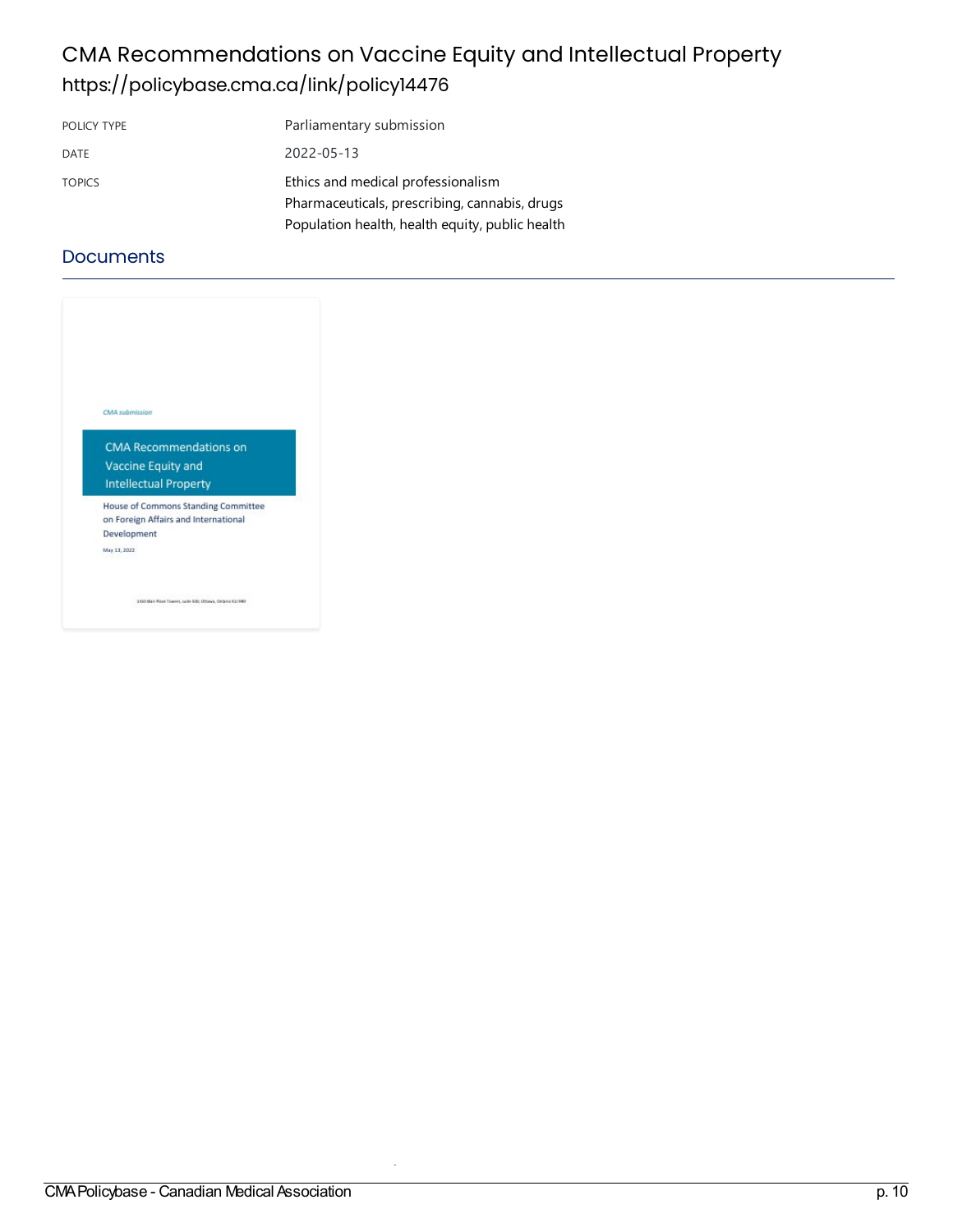# CMA Response: Health Canada's Medical Marijuana Regulatory Proposal <https://policybase.cma.ca/link/policy10702>

POLICY TYPE Parliamentary submission

DATE 2013-02-28

TOPICS Pharmaceuticals, prescribing, cannabis, drugs

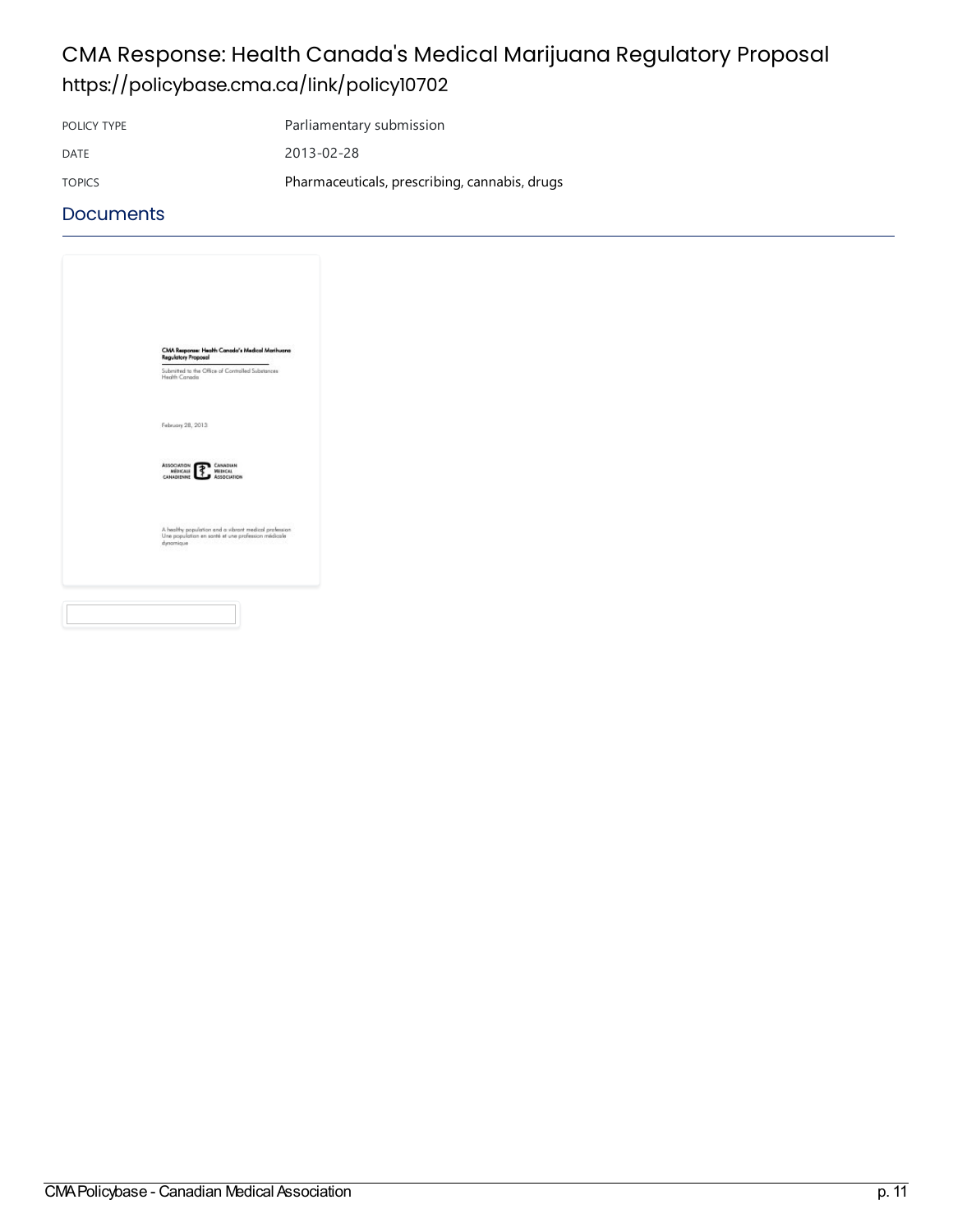# CMA response to patented medicines regulations consultations <https://policybase.cma.ca/link/policy13690>

POLICY TYPE Response to consultation DATE 2017-06-28 TOPICS Pharmaceuticals, prescribing, cannabis, drugs

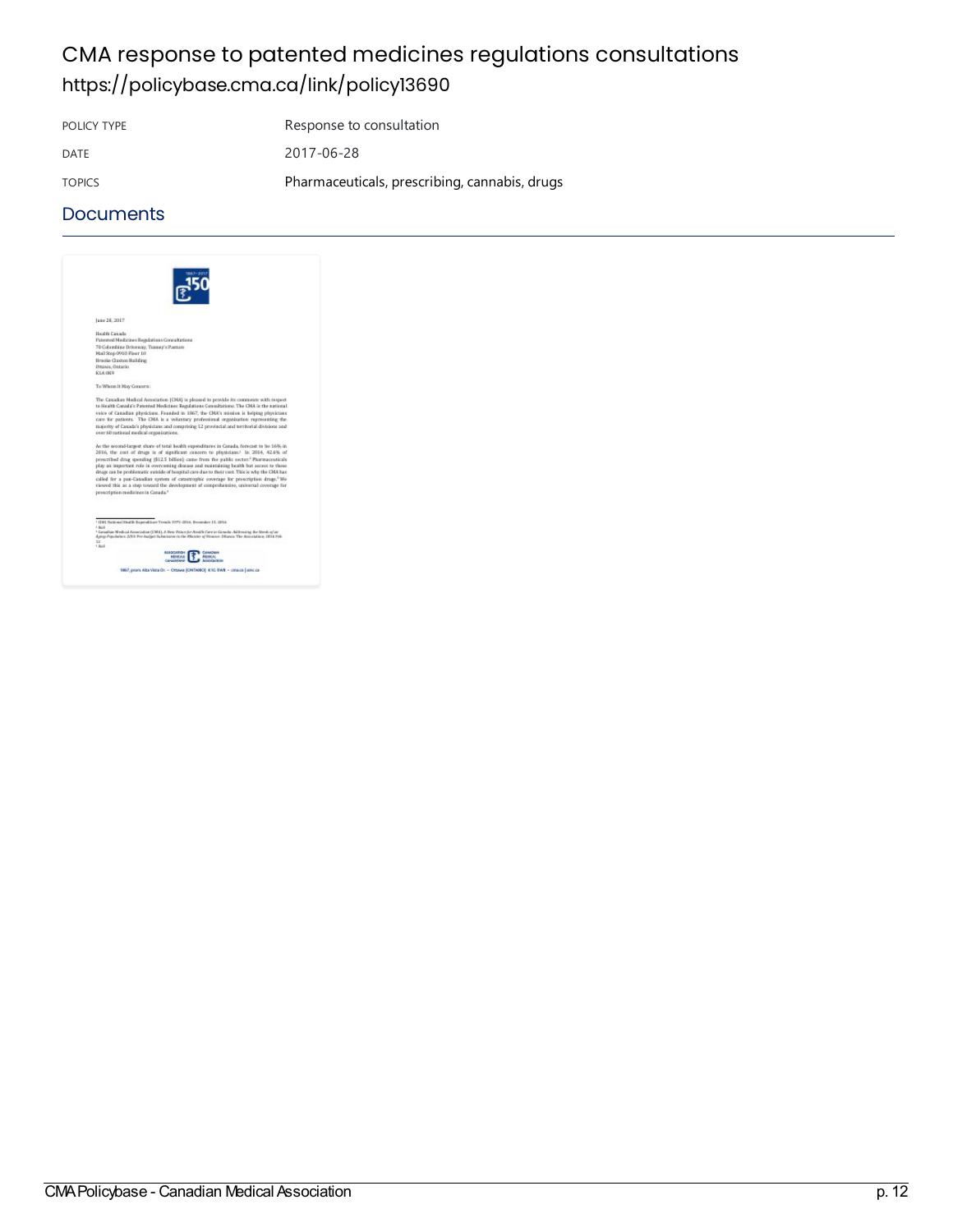### CMA's Recommendations for Bill S-5: An Act to amend the Tobacco Act and the Non-smokers' Health Act and to make consequential amendments to other Acts

<https://policybase.cma.ca/link/policy13641>

| POLICY TYPE   | Parliamentary submission                      |
|---------------|-----------------------------------------------|
| DATE          | 2017-04-07                                    |
| <b>TOPICS</b> | Health care and patient safety                |
|               | Pharmaceuticals, prescribing, cannabis, drugs |

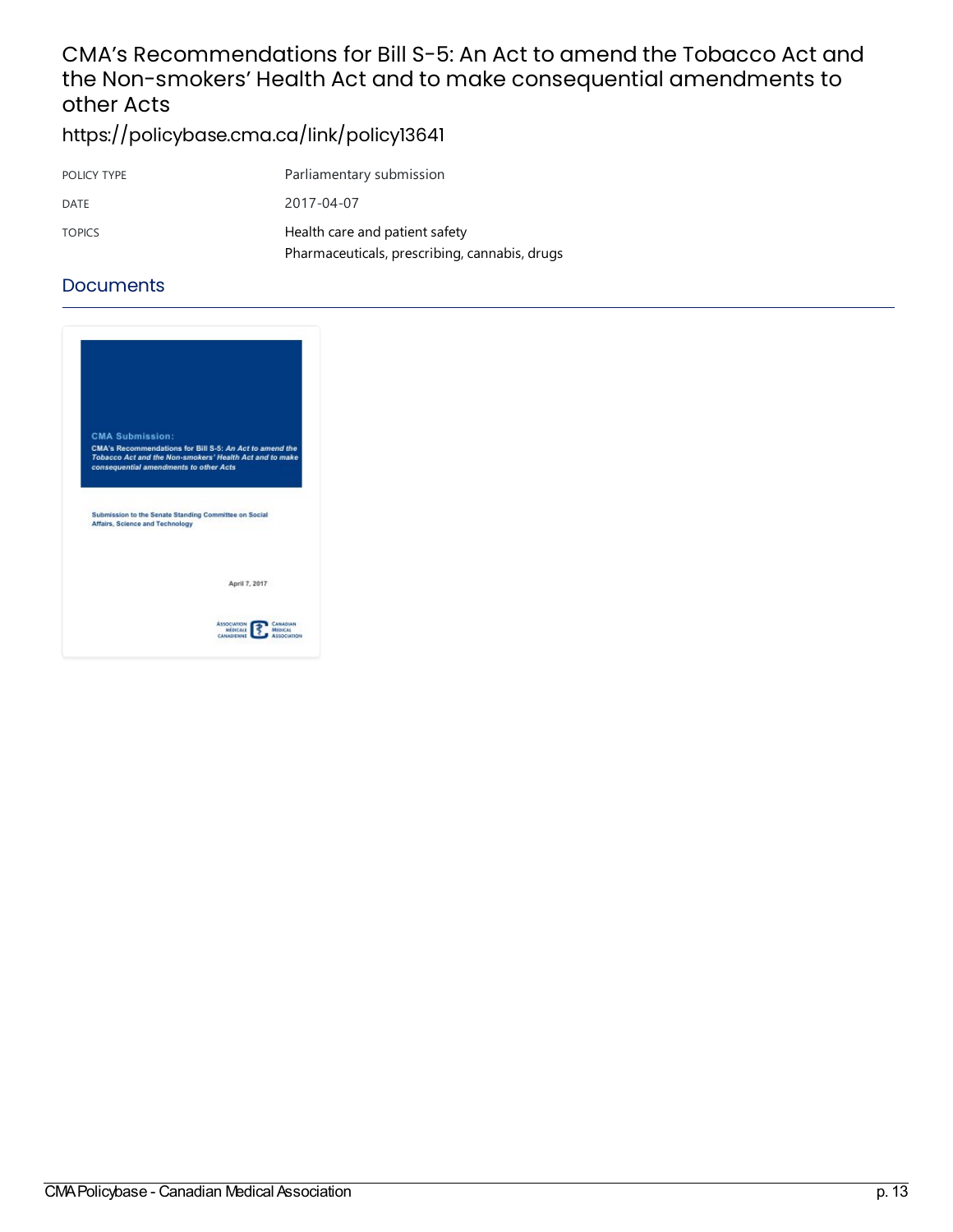### CMA's Recommendations for Bill S-5 An Act to amend the Tobacco Act and the Non-smokers' Health Act and to make consequential amendments to other Acts

<https://policybase.cma.ca/link/policy13918>

| POLICY TYPE   | Parliamentary submission                      |
|---------------|-----------------------------------------------|
| DATE          | 2018-02-15                                    |
| <b>TOPICS</b> | Pharmaceuticals, prescribing, cannabis, drugs |
|               | Health care and patient safety                |

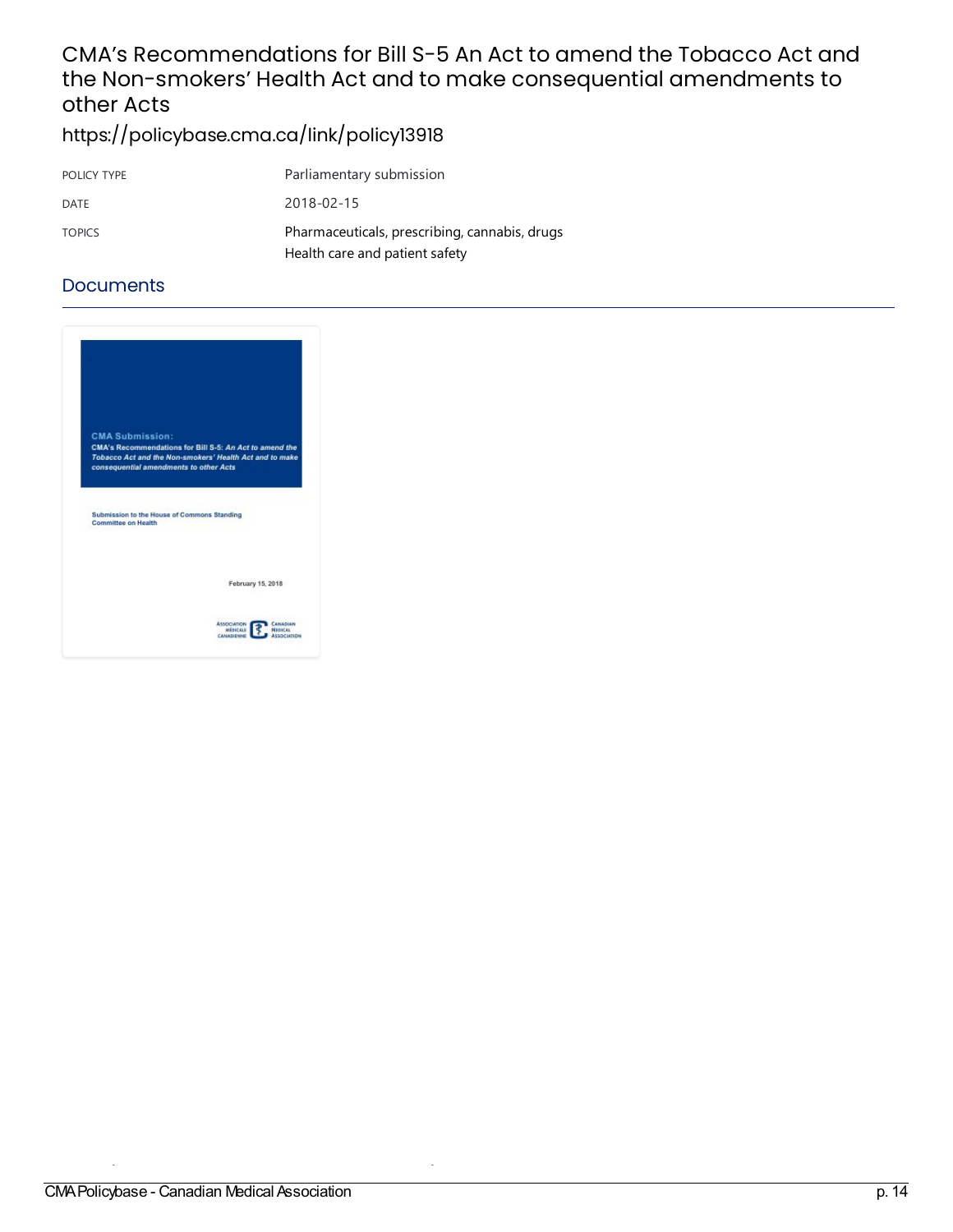# CMA's Response to Health Canada's Public Consultation Guide to New Authorities in reference to Bill C-17, Protecting Canadians from Unsafe Drugs Act (Vanessa's Law)

<https://policybase.cma.ca/link/policy11599>

| POLICY TYPE   | Response to consultation                      |
|---------------|-----------------------------------------------|
| DATE          | 2015-06-08                                    |
| <b>TOPICS</b> | Pharmaceuticals, prescribing, cannabis, drugs |

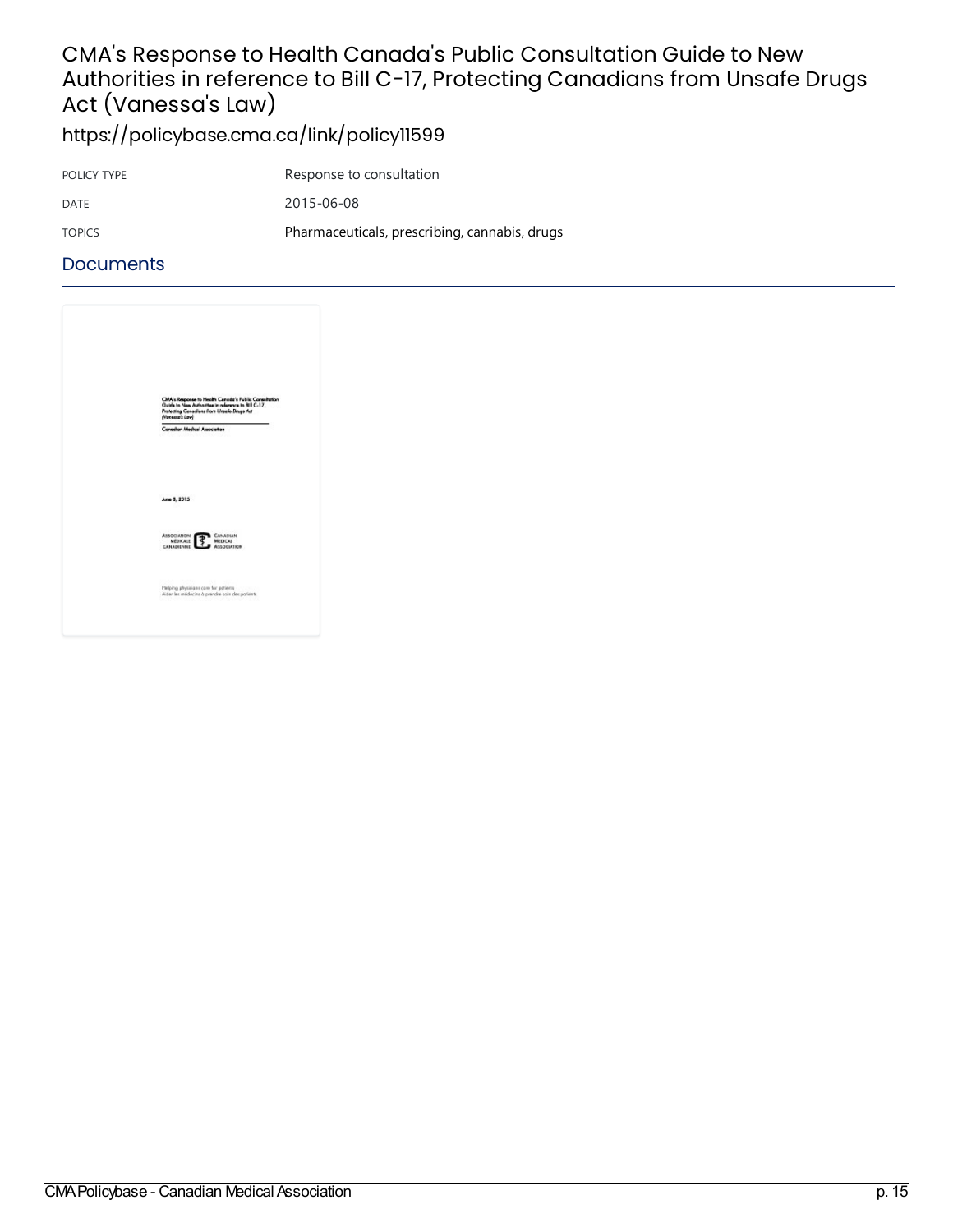# CMA's Submission to the House of Commons Standing Committee on Health: Drug Shortages

<https://policybase.cma.ca/link/policy10382>

| POLICY TYPE   | Parliamentary submission                      |
|---------------|-----------------------------------------------|
| DATE          | 2012-03-29                                    |
| <b>TOPICS</b> | Pharmaceuticals, prescribing, cannabis, drugs |

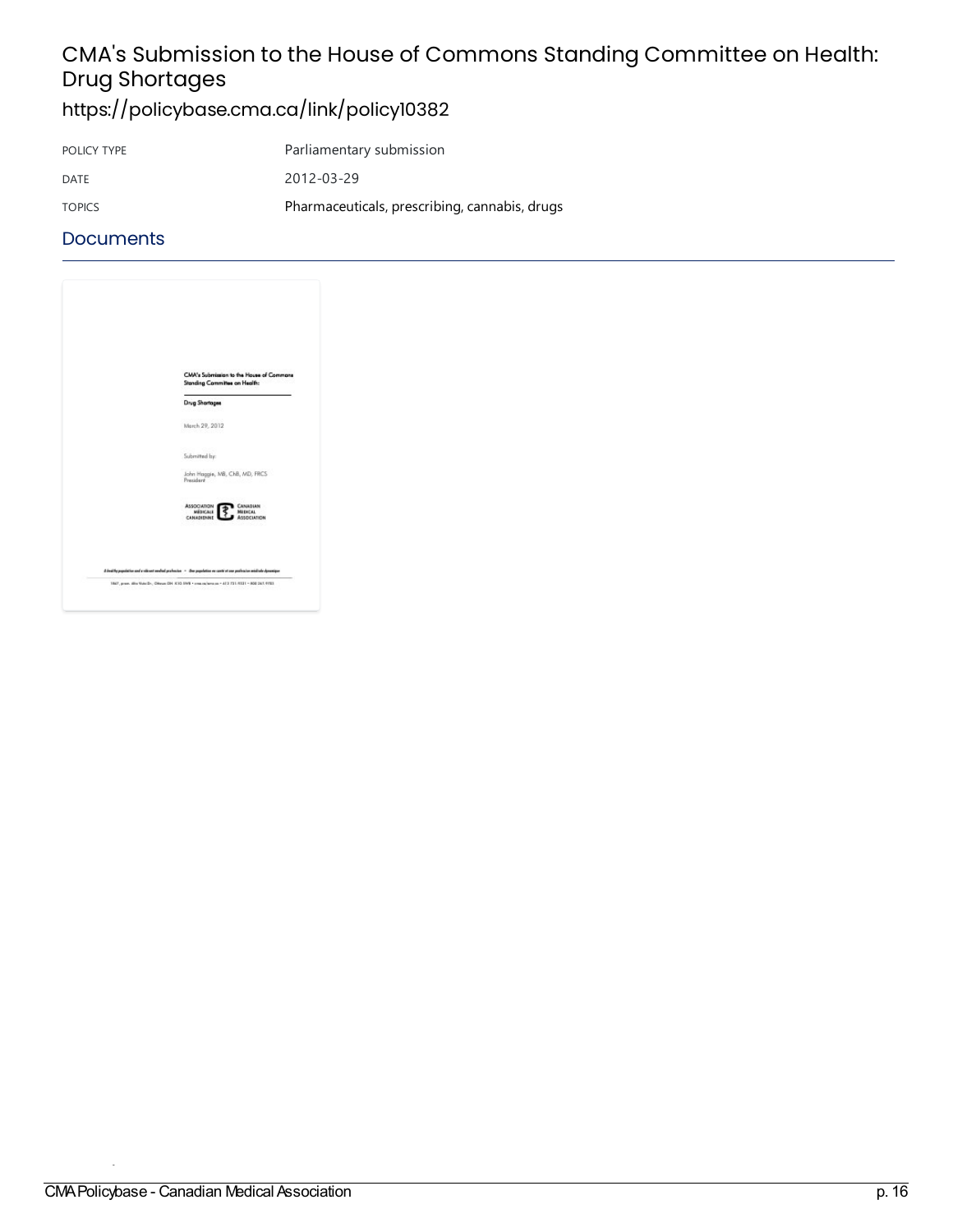CMA's Submission to the Senate Committee on Social Affairs, Science and Technology as part of its study on prescription pharmaceuticals: Federal levers to address unintended consequences of prescription pharmaceuticals and support public health, quality care, and patient safety

<https://policybase.cma.ca/link/policy11125>

| POLICY TYPE   | Parliamentary submission                      |
|---------------|-----------------------------------------------|
| DATE          | 2014-03-26                                    |
| <b>TOPICS</b> | Pharmaceuticals, prescribing, cannabis, drugs |

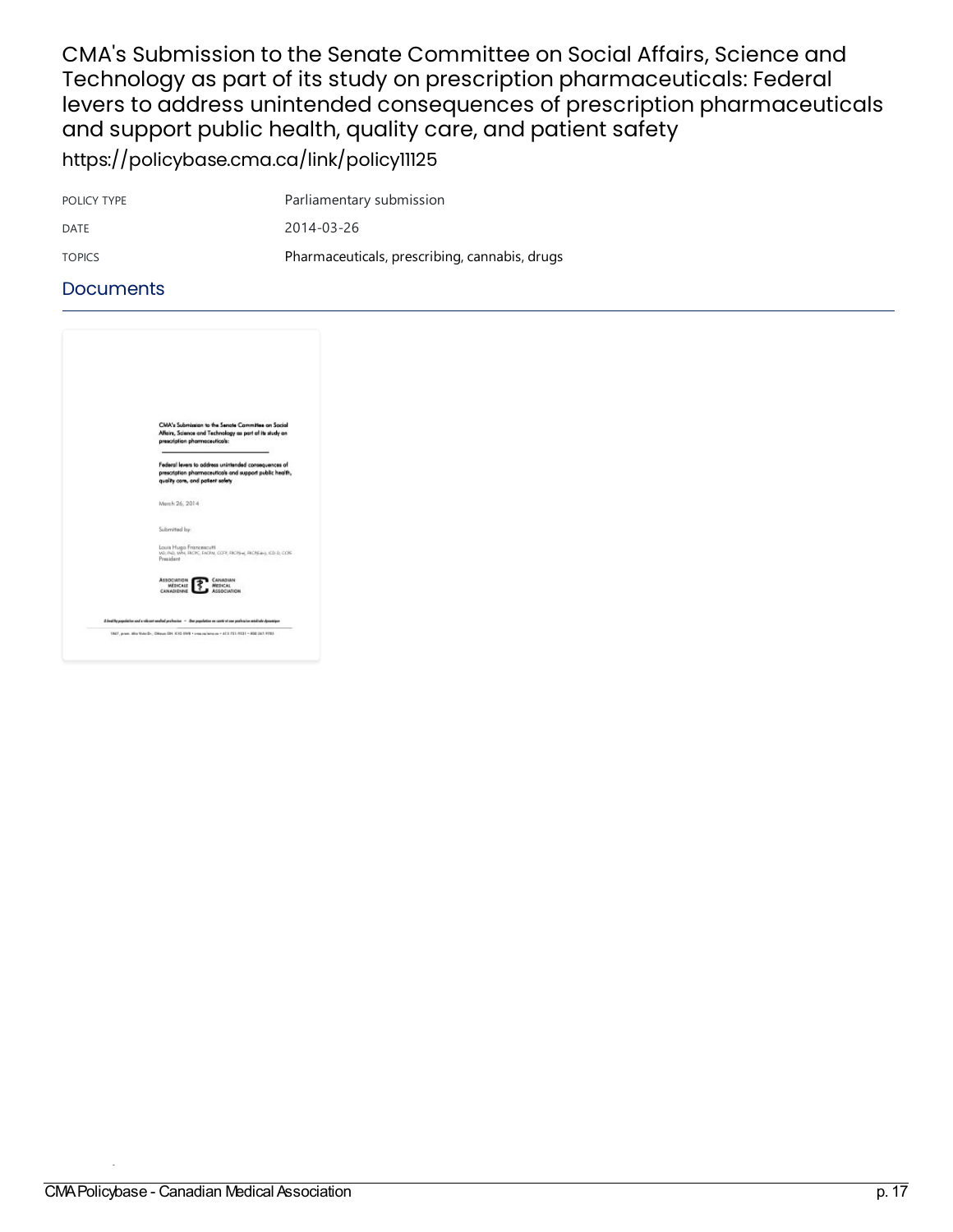### CMA's Submission to the Senate Committee on Social Affairs, Science and Technology - Prescription Pharmaceuticals in Canada: The Post-Approval Monitoring of Prescription Pharmaceuticals <https://policybase.cma.ca/link/policy10631>

POLICY TYPE Parliamentary submission DATE 2012-10-24 TOPICS Pharmaceuticals, [prescribing,cannabis,](https://policybase.cma.ca/list?q=topic%253A%2522Pharmaceuticals,%20prescribing,%20cannabis,%20drugs%2522&p=1&ps=&sort=title_sort%20asc) drugs